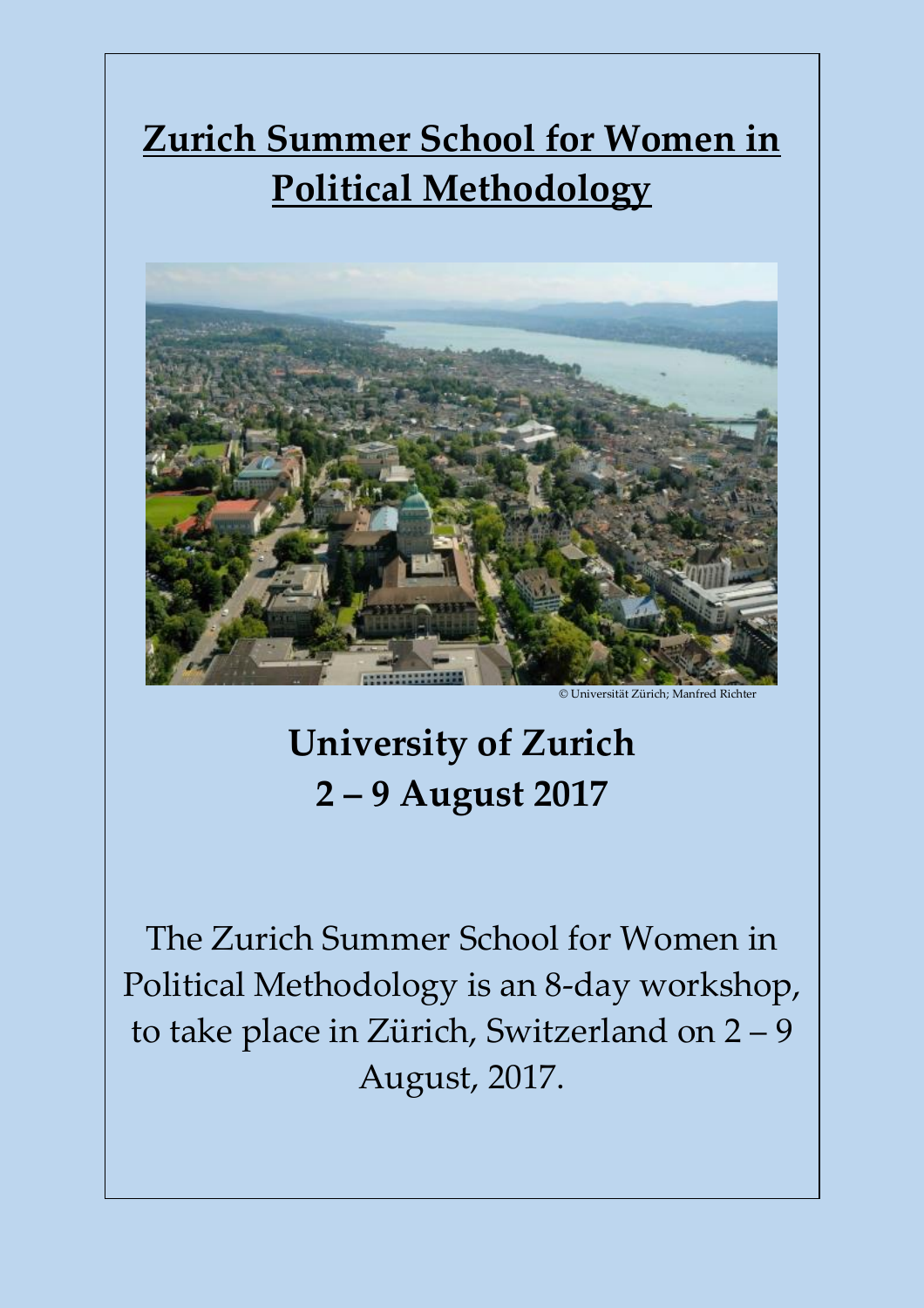## **Overview**

The summer school is designed for current and future PhD students, as well as postdocs and early-career researchers who identify as women<sup>1</sup>, and who work in the field of Political Science or related disciplines. Participation in the summer school requires some prior statistical knowledge, as well as a basic R skills. If you are not familiar with R yet, we have put together a list of (free) courses that will help you get up to speed (see below).

### **Who is the summer school for?**

The Summer School aims to train women scholars in advanced social science methodology. This is the first step of a larger long-term initiative to increase women participation in this research field where women are typically underrepresented. Following the [Visions in Methodology](http://visionsinmethodology.org/) example, we plan to establish a network of women methodologist working in Europe, specifically targeted at providing training, mentorship, and network opportunities as a means of strengthening their career prospects in academia and beyond.

### **Where to apply?**

[You can apply for the summer school here.](https://goo.gl/forms/uOgiNgCvIWnb676m1) Places in the summer school are limited, so this application is intended to determine if the course will be a good fit for you.

### **What does it cost?**

The summer school is free. Participation includes instruction, lunch and three dinners. There are 21 funded places available, of which 7-10 places are intended for external participants, and approximately 11 for participants from Zurich-based universities.

In addition, accommodation will be arranged privately, meaning that external students have the option to be hosted by participants from the University of Zürich or ETH Zürich. Flights/transportation to/from Zürich will have to be arranged and covered by participants themselves. If you are applying from a Zurich-based university, please note that you might be requested to host an external participant during the summer school. This is part of our effort to promote collaboration between participants and build a network of likeminded scholars.

## **Application deadline?**

The deadline for applications is 9 June at midnight (CEST). Apply here: <https://goo.gl/forms/uOgiNgCvIWnb676m1>

 $1$ <sup>1</sup> The summer school is open to all individuals who identify as women and non-binary applicants.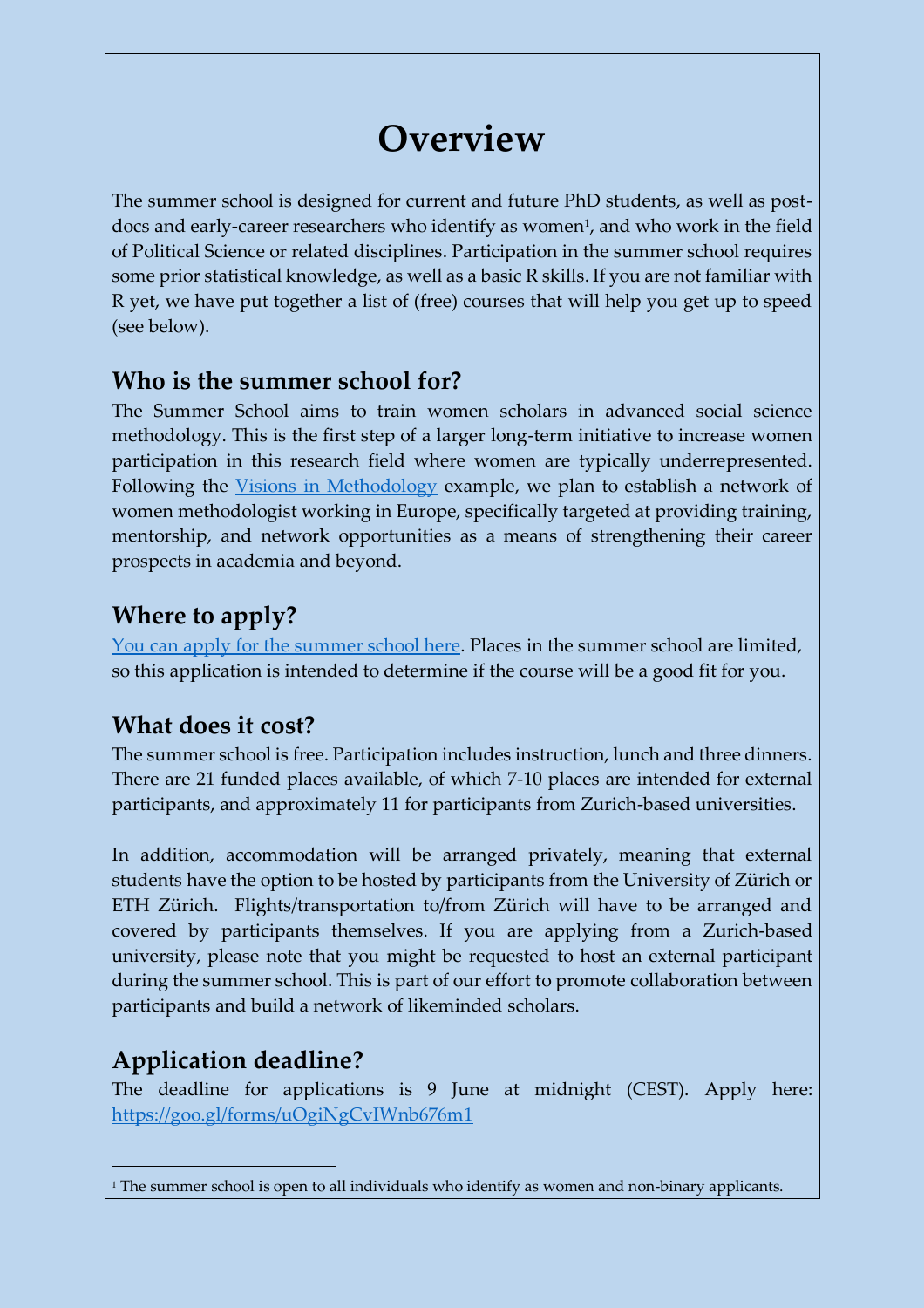## **Programme Highlights**

#### **Featured talks (confirmed):**

- [Prof. Dr. Catherine de Vries](http://catherinedevries.eu/content/) (University of Essex)
- [Prof. Dr. Guilherme Lichand](https://sites.google.com/site/glichand/home) (University of Zurich)
- [Heidi Seibold, MSc](http://www.ebpi.uzh.ch/en/aboutus/departments/biostatistics/teambiostats/seibold.html) (University of Zurich)

#### **Topics covered:**

- Natural Language Processing (Dr. Antske Fokkens, VU Amsterdam)
- Text Analysis (Dr. Nicole Baerg, University of Essex)
- Functions in R (Prof. Dr. Anita Gohdes, University of Zurich)
- Scraping Websites (Mariken Van Der Velden, University of Zurich)
- Simulations in R (Dr. Lukas Stoetzer, University of Zurich)
- Advanced Graphics in R (Dr. Denise Traber, University of Zurich)

### **Workshop Day:**

• Over one and a half days, participants will have the opportunity to brainstorm, develop, and be mentored on a project of their choice. This might include a data visualisation project, simulations, writing piece of code, analysing (new) data, or building a professional website.

### **Social activities**

• In an effort to promote collaboration and networking among participants, the summer school will host a number of social activities, including two informal dinners, one formal dinner, joint lunches, and an excursion exploring lake Zurich and surroundings.

#### **Summer School Organizers:**

- Dr. Malu Gatto (gatto@ipz.uzh.ch)
- Prof. Dr. Anita Gohdes (gohdes@ipz.uzh.ch)
- Dr. Denise Traber (traber@ipz.uzh.ch)
- Mariken van der Velden (vandervelden@ipz.uzh.ch)